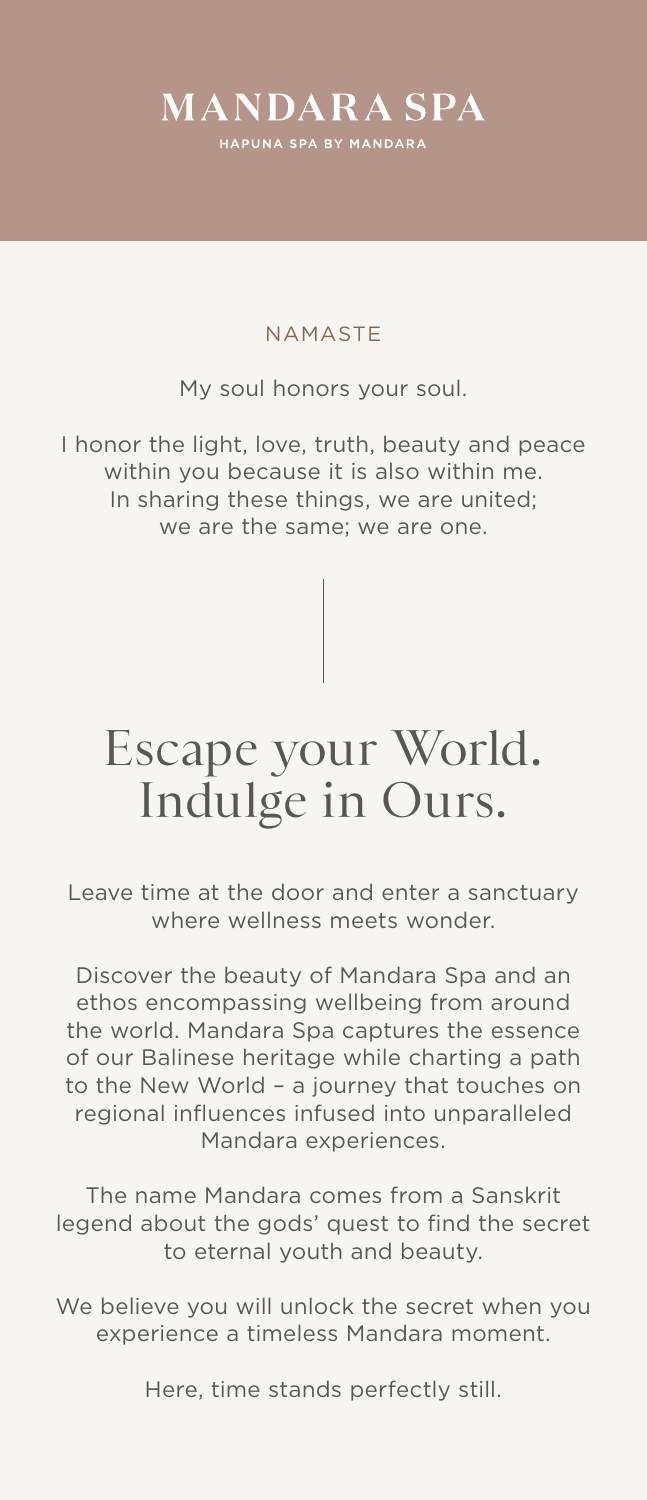#### [SIGNATURE TREATMENTS](#page-2-0)

#### [PRICE LIST](#page-3-0)

#### <span id="page-1-2"></span><span id="page-1-1"></span><span id="page-1-0"></span>[SPA INFORMATION](#page-4-0)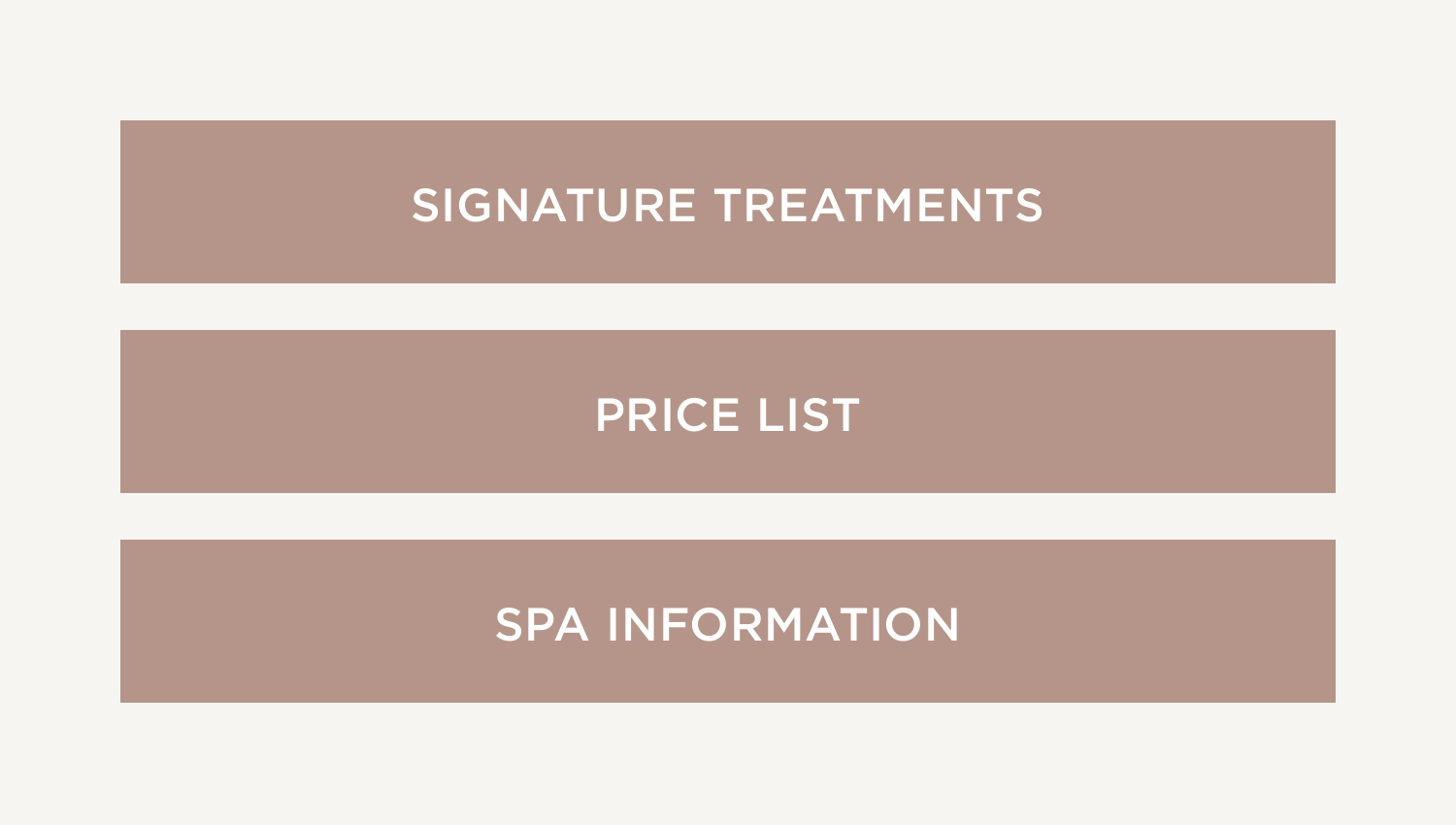<span id="page-2-0"></span>

## Signature Treatments

### FIRE & ICE MASSAGE

A customized, heated Basalt stone massage complemented by ice-cool gels to gently detoxify the body and address areas of concern, alleviating stress and easing aching muscles.

| <b>90 MIN</b> | \$280 |
|---------------|-------|
| <b>75 MIN</b> | \$245 |
| 60 MIN        | \$210 |

While the body is in a pure state of blissful relaxation, melted paraffin on the back will enhance the warming sensation of this contrast therapy.

### HAWAIIAN LOMI LOMI MASSAGE

Experience the traditional healing massage of the Hawaiian Ali`i or Royalty. A combination of long, gentle strokes using the forearms helps to induce deep relaxation and well-being.

| <b>90 MIN</b> | \$260 |
|---------------|-------|
| <b>75 MIN</b> | \$225 |
| 60 MIN        | \$190 |

### BALINESE MASSAGE

Utilized for centuries to strengthen and heal the body, this traditional therapy combines stretching, long strokes as well as palm and thumb pressure techniques.

Experience the exfoliating benefits of Hawaii's natural ingredients, complete with an application of tropical body lotion.

|  | 60 MIN |  | \$190 |
|--|--------|--|-------|
|--|--------|--|-------|

Flowing and graceful, the Balinese massage relieves tension, improves blood flow, eases

stress, and encourages harmony.

| <b>90 MIN</b> | \$260 |
|---------------|-------|
| <b>75 MIN</b> | \$225 |
| <b>60 MIN</b> | \$190 |

### MANDARA CUSTOMIZED MASSAGE

Retreat to a private haven that transcends the extraordinary. Whether seeking a luxuriously-relaxing therapy or one tailored to soothe over-exerted muscles, our bespoke massage, based on the Swedish method and enhanced by worldwide techniques, achieves desired results.

This heavenly escape includes a blissful scalp massage and a hydrating foot massage.

| <b>90 MIN</b> | \$245 |
|---------------|-------|
| <b>75 MIN</b> | \$210 |
| 60 MIN        | \$175 |

### HAWAIIAN KU'UIPO MASSAGE (COUPLES MASSAGE)

Together, indulge in a gorgeously relaxing massage in our ocean front spa suite reserved for sweethearts. Both of you will enjoy a Lomi Lomi Massage side by side. Select any other massage category for an additional fee.

| <b>90 MIN</b> | \$510 |
|---------------|-------|
| <b>75 MIN</b> | \$440 |
| <b>60 MIN</b> | \$370 |

### TROPICAL HAWAIIAN BODY SCRUB

### [RETURN TO MAIN MENU](#page-1-0)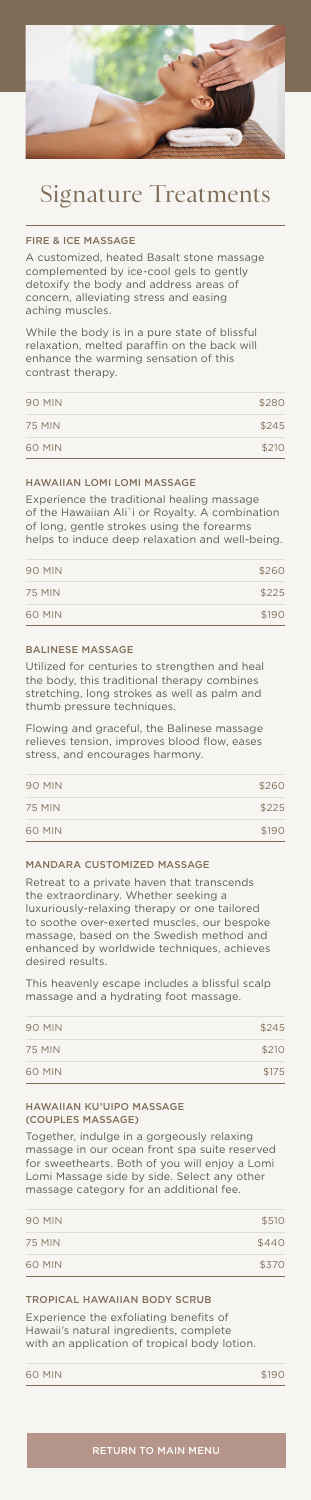<span id="page-3-0"></span>

# Price List



Throughout our menu, our most well-loved services are indicated with the Mandara symbol.

### Our locally-inspired, indigenous treatments are indicated with the Location symbol.

**BODY** 

*For your convenience, a 20% service charge in lieu of gratuity will be automatically applied to the final bill.*

*\* Enrich your experience with a service enhancement that is built-in to your service without adding time.*

*\*\* Extend your experience with a service enhancement that adds time to your service.*

[RETURN TO MAIN MENU](#page-1-1)

90 MIN | 75 MIN | 60 MIN \$260 | \$225 | \$190

**\* FIRE & ICE MASSAGE** 90 MIN | 75 MIN | 60 MIN \$280 | \$245 | \$210

**O HAWAIIAN LOMI LOMI MASSAGE** 

| <b>BREATHING RELEASE</b><br><b>15 MIN</b>     | \$55 |
|-----------------------------------------------|------|
| MYOFASCIAL RELEASE<br><b>15 MIN</b>           | \$55 |
| SOUND WAVE THERAPY<br><b>15 MIN</b>           | \$55 |
| ACUPRESSURE - HANDS AND FEET<br><b>15 MIN</b> | \$55 |

| ← BALINESE MASSAGE<br>90 MIN   75 MIN   60 MIN                                     | $$260 \mid $225 \mid $190$ |
|------------------------------------------------------------------------------------|----------------------------|
| MANDARA DEEP TISSUE MASSAGE<br>90 MIN   75 MIN   60 MIN                            | $$260 \mid $225 \mid $190$ |
| PEACEFUL PREGNANCY MASSAGE<br><b>60 MIN</b>                                        | \$190                      |
| ← MANDARA CUSTOMIZED MASSAGE<br>90 MIN   75 MIN   60 MIN                           | $$245 \mid $210 \mid $175$ |
| <b>O HAWAIIAN KU'UIPO MASSAGE</b><br>(COUPLES MASSAGE)<br>90 MIN   75 MIN   60 MIN | \$510   \$440   \$370      |
|                                                                                    |                            |
| <b>BODY ENHANCEMENTS</b>                                                           |                            |
|                                                                                    |                            |
| <b>ENRICH YOUR EXPERIENCE*</b>                                                     |                            |
| FRANGIPANI NOURISHING<br><b>HAIR AND SCALP TREATMENT</b>                           | \$35                       |
| <b>HOT STONE THERAPY</b>                                                           | \$35                       |
| <b>BAMBOO THERAPY</b>                                                              | \$35                       |
| <b>STICKS AND STONES</b>                                                           | \$35                       |
| CONDITIONING FOOT TREATMENT                                                        | \$35                       |
| <b>WARMING PARAFFIN TREATMENT</b>                                                  | \$20                       |
| <b>EXTEND YOUR EXPERIENCE**</b>                                                    |                            |
| CELLUTOX AROMA SPA OCEAN WRAP<br><b>60 MIN</b>                                     | \$190                      |
| MUSCLEASE AROMA SPA OCEAN WRAP<br>60 MIN                                           | \$190                      |
| <b>O TROPICAL HAWAIIAN BODY SCRUB</b><br><b>60 MIN</b>                             | \$190                      |
| <b>CITRUS BODY GLOSS</b><br><b>30 MIN</b>                                          | \$105                      |
| EXOTIC FRANGIPANI MONOI SALT GLOW<br><b>30 MIN</b>                                 | \$105                      |
| EXOTIC LIME AND GINGER SALT GLOW<br><b>30 MIN</b>                                  | \$105                      |
| MANDARA COFFEE AND COCONUT MILK<br><b>BODY POLISH</b><br><b>30 MIN</b>             | \$105                      |
| REFLEXOLOGY                                                                        |                            |
| 30 MIN                                                                             | <b>\$100</b>               |

WELLNESS WONDERS